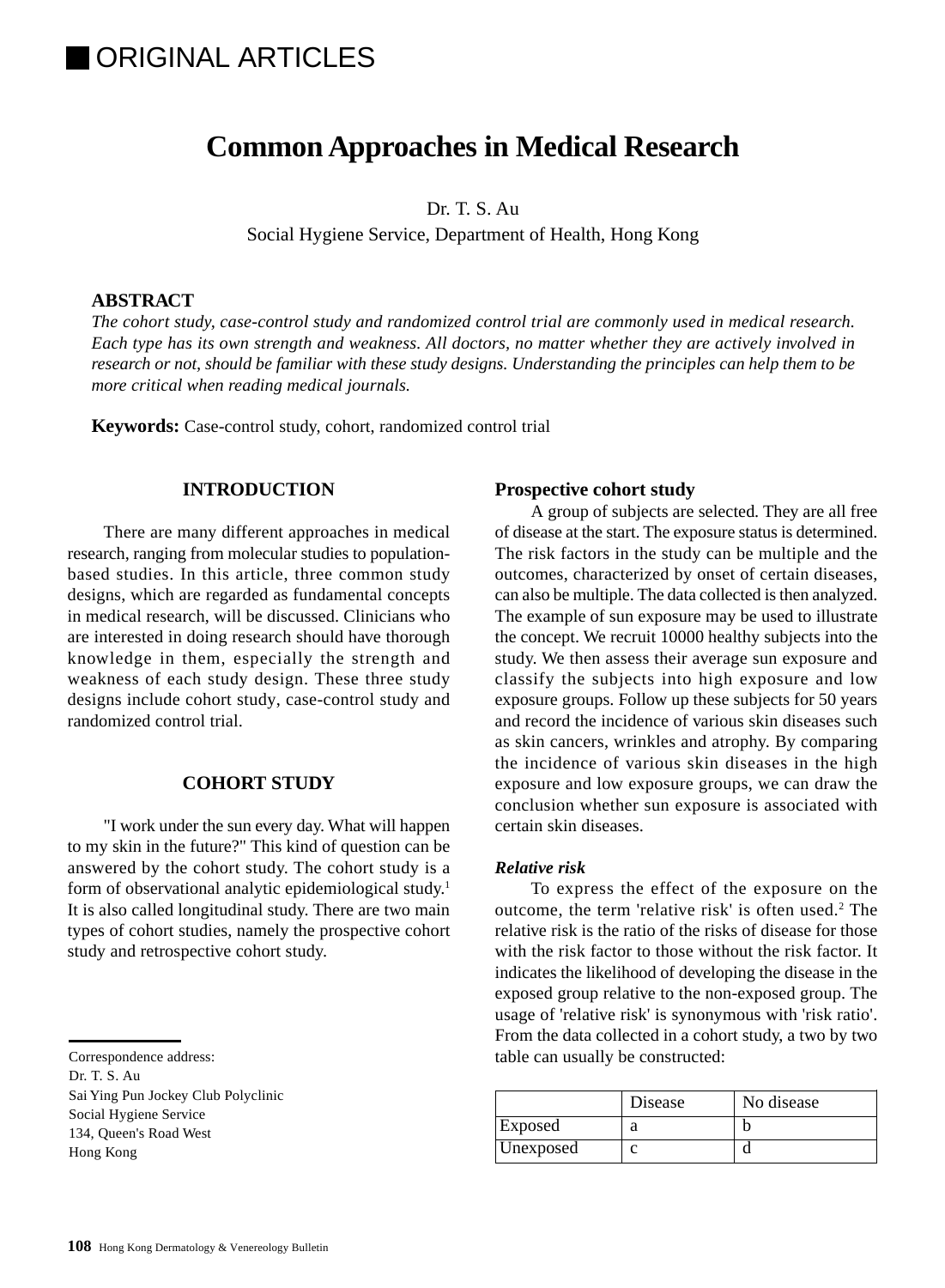Relative risk  $(RR)$  =

Incidence of disease in the exposed group Incidence of disease in the unexposed group

$$
RR = \frac{a/(a+b)}{c/(c+d)}
$$

When the relative risk is greater than one, it means there is an increased chance of developing the disease among those exposed to the risk factor. When the relative risk is equal to one, it means there is no association between the risk factor and the disease. When the relative risk is smaller than one, the factor is actually protective.

## *Attributable risk*

Another term with which one should be familiar is 'attributable risk'. It is defined as the rate of an outcome in exposed individuals that can be attributed to the exposure. It is derived by subtracting the rate of the outcome among the unexposed from the rate among the exposed individuals.

Attributable risk = Incidence of disease in exposed group – Incidence of disease in unexposed group

A hypothetical example can illustrate the different implications of the terms 'relative risk' and 'attributable risk'.

| Assume:                                                 |
|---------------------------------------------------------|
| Incidence of lung cancer in smokers                     |
| $= 900 / 1000000 / year$                                |
| Incidence of lung cancer in non-smokers                 |
| $= 100 / 1000000 / year$                                |
| Incidence of myocardial infarction in smokers           |
| $=$ 3200 / 1000000 / year                               |
| Incidence of myocardial infarction in non-smokers       |
| $= 1000 / 1000000 / year$                               |
|                                                         |
| For lung cancer, the relative risk of smoking           |
| $= 900 / 100 = 9$                                       |
| For myocardial infarction, the relative risk of smoking |
| $=$ 3200 / 1000 $=$ 3.2                                 |

It seems that smoking is not so important in causing myocardial infarction when compared with lung cancer.

However, if we look at the attributable risks, the picture will be different.

For lung cancer, attributable risk of smoking  $= (900 - 100) / 1000000 / year$  $= 800 / 1000000 / year$ For myocardial infarction, attributable risk of smoking  $= (3200 - 1000) / 1000000 / year$  $= 2200 / 1000000 /$  year

It means that quitting smoking can prevent 800 cases of lung cancer in one million person-years. On the other hand, quitting smoking can prevent 2200 cases of myocardial infarction in one million person-years.

The relative risk measures the strength of the association between the risk factor and the disease. The attributable risk indicates how many cases can be prevented by eliminating a risk factor; it is important in health care planning.

## *Odds ratio*

In a cohort study, the relative risk can be determined. Another way to express the increased risk is the odds ratio.

|           | Disease | No disease | Total     |
|-----------|---------|------------|-----------|
| Exposed   | a       |            | $a+b$     |
| Unexposed | с       |            | $c+d$     |
| Total     | $a + c$ | b+d        | $a+b+c+d$ |

Odds for exposed = 
$$
\frac{Pe}{1 - Pe} = \frac{a/(a+b)}{b/(a+b)}
$$

Odds for unexposed =  $\frac{c/(c+d)}{1/(c+1)}$ *d / (c + d)*

Odds ratio (OR):

$$
OR = \frac{a/b}{c/d} = \frac{ad}{bc}
$$

It is easier to understand the term 'relative risk'. Why should we use odds ratio?

In a case-control study, which will be discussed later, the participants are selected on the basis of disease status. One does not know the incidence of the disease in the presence or absence of the risk factor. The formula for calculating the relative risk cannot be applied. Only the odds ratio can be calculated.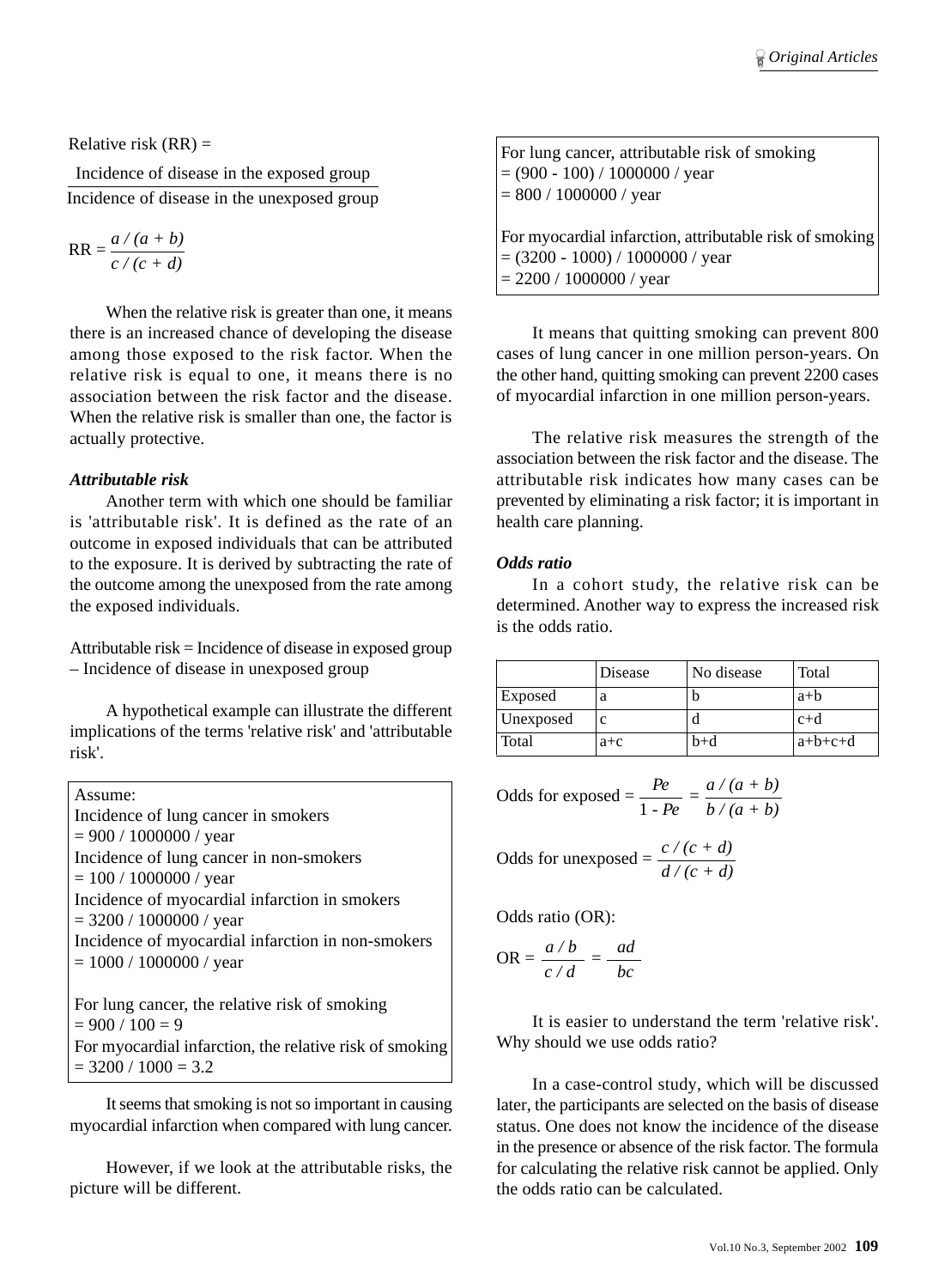Let us compare the two formulae:

Relative risk:

$$
RR = \frac{a/(a+b)}{c/(c+d)}
$$

Odds ratio:

$$
OR = \frac{a/b}{c/d} = \frac{ad}{bc}
$$

When the disease is rare,  $(a + b)$  is approximately equal to b, and  $(c + d)$  is approximately equal to d.

Thus,

$$
RR = \frac{a/(a+b)}{c/(c+d)} \approx \frac{a/b}{c/d} \approx OR
$$

The odds ratio is a good approximation of the relative risk when the disease is rare.

The prospective cohort study is the most powerful observational study design to define the causal relationship. It can assess the exposure accurately. Information on the confounding variables can also be collected. Multiple outcomes can be assessed. However, the main disadvantage is that if the latency period between the exposure and the outcome is long, it will take a very long time to get the conclusion. In the example of sun exposure and skin changes, it takes 50 years to get the result!

#### **Retrospective cohort study**

A cohort study can be retrospective. All relevant events have occurred. The identification of past exposure status depends on previously collected data. The disease status is determined by current examination or investigation. It is cheap and quick to get the results. It is especially efficient for diseases with long latency. However, because the data of exposure was not specifically collected for the study purpose, the quality may not be ideal. Moreover, information on the confounding factors is usually unavailable.

## **CASE-CONTROL STUDY**

The basic concept is that one collects patients with

a particular disease and a control group without the disease.3 One then studies the frequency of the risk factor in these two groups and compares the results. Let us take an example to elaborate the concept. Suppose we have the question: "Will having multiple sexual partners increase the risk of the cervical cancer in women?" We collect all cases of cervical cancer in Hong Kong. We then take a random sample of normal control. In both groups, we ask how many sexual partners they have in their lives. We can construct a 2 x 2 table as follows:

|                             | Case | Control |
|-----------------------------|------|---------|
| Multiple sexual partners    |      |         |
| Single or no sexual partner |      |         |

The odds ratio  $=$   $\frac{ad}{1}$ 

If the odds ratio is greater than one, having multiple sexual partners does increase the risk of getting cervical cancer.

Although the design seems to be fairly simple, one of the most challenging and difficult parts is the selection of the control series. Theoretically, the controls should be randomly selected from the same source of the patients. If the cases are from the general population, selection of true community controls is ideal. It involves obtaining a sampling frame, the costly exercise of contacting and interviewing and effort of minimizing non-response bias. Moreover, the controls should be assessed by some means to exclude cervical cancer so that they are really 'normal controls'.

If the cases are not from the general population, for example from one teaching hospital, it will be rather difficult to define the control group of the same source population. It is convenient to use hospital-based controls because the response rate is usually high. However, it has been shown that hospitalized controls are more likely to smoke, drink excessive alcohol and use oral contraceptives. Presumably there are other unknown potential confounders as well. These may affect the accuracy of the conclusions drawn from the study if the control group is hospital-based.

Another aspect worth mentioning is the number of controls per case. If the case number is substantial, the best case-control ratio is one to one. If the number of cases is limited, we may increase the case-control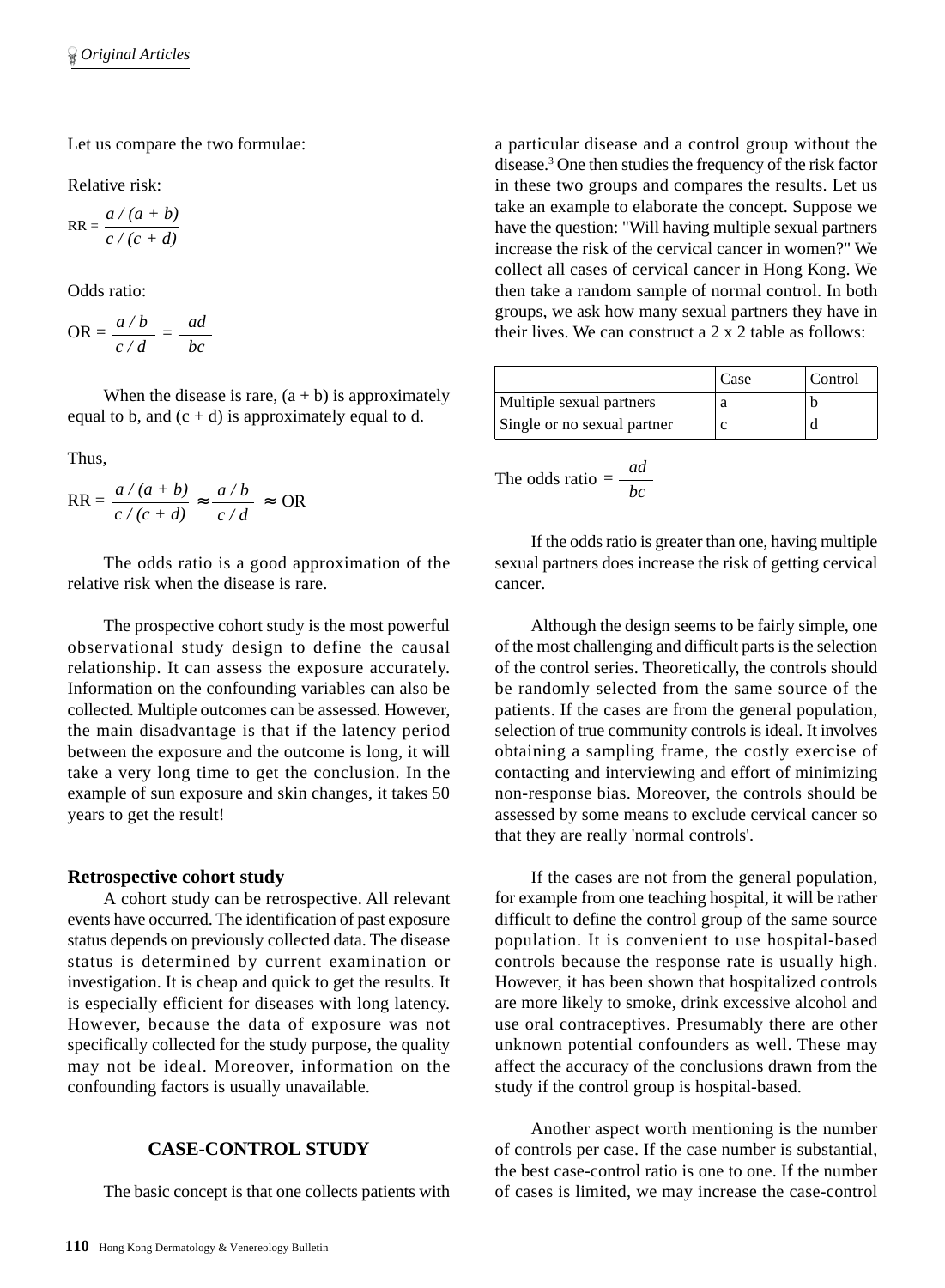ratio to increase the power of the study. However, the maximum recommended case-control ratio is 1:5.

#### **Bias in case-control study**

#### *Selection bias*

There are two issues about selection bias in a casecontrol study. Do the cases represent the population? This will affect the external validity. It means whether the result can be generalized to the whole population. The second issue about selection bias is the selection of controls. Are the controls from the same source population as the cases? This affects the internal validity of the study. In general, internal validity has priority over external validity.

#### *Measurement bias*

Measurement of the outcome is usually not a problem in case-control study. It is not difficult to determine cases and healthy controls. The measurement of exposures is the major potential bias. Patients are more motivated to recall exposures than normal controls, for example mothers of abnormal newborns may recall more febrile illnesses during pregnancy than mothers of normal newborns even though the actual number of febrile illnesses is the same.

## **RANDOMIZED CONTROL TRIAL**

When we say a certain treatment modality is effective, we should ask ourselves, "What is the evidence?" The traditional methods of evaluating efficacy of treatments include patho-physiological reasoning, singe case reports, personal experience, case series and non-randomized control studies. However, there are drawbacks in these sources. Taking the case series as an example, we should bear in mind that there are many non-specific effects including the natural history of the disease, regression-to-the-mean effect and placebo effect. In assessing the efficacy of a treatment, the randomized control trial is the gold standard.<sup>4</sup>

The basic design of a randomized control study is as follows:

- 1. Subjects are recruited for the study
- 2. Informed consents should be obtained
- 3. The subjects are randomized into the treatment group and placebo group
- 4. Subject should be blinded for the treatment if

possible to eliminate placebo effect

- 5. The assessors (doctors) should also be blinded if possible to eliminate measurement bias
- 6. Data are collected
- 7. Some strict studies even blind the personnel who are doing the statistical analysis
- 8. Outcomes in the two groups are compared to see if there is any statistically significant difference

Why should randomization be done? The reason is that we want to make sure that the treatment group and the placebo group are the same in all aspects except for the treatment. So if there is any difference in the outcome, we can attribute the difference to the treatment.

#### **Intention to treat analysis**

When we read articles of randomized control studies, we often encounter the term 'intention to treat'. What does it mean exactly? As mentioned above, in a randomized control trial, the purpose of randomization is to eliminate bias. It can make sure all variables of treatment and control groups are the same except for the treatment. Let us take a hypothetical example. We have a question: "Can annual cervical smear screening reduce the mortality due to carcinoma of cervix?" For this hypothetical study, twenty thousand subjects were recruited; 10000 were in the intervention group and the other 10000 were in the control group. It was found that in the intervention group, 2000 defaulted cervical smear screening. Among the 8000 compliant subjects, 25 died of carcinoma of cervix. Among the 2000 defaulters, 10 died of carcinoma of cervix. In the control group, 50 out of the 10000 died of carcinoma of cervix within the follow up period. When we do the intention to treat analysis, the 2000 defaulters are also taken into account. We analyze the results as if the defaulters are in the intervention group. So the mortality due to carcinoma of cervix in the intervention group is  $(25+10)$ / (8000+2000) and it is equal to 35/10000. In the control group, the mortality due to carcinoma of cervix is 50/ 10000.

The intention to treat analysis has the advantage that it preserves the effect of randomization so that there will be no selection bias. Moreover, it is more similar to the real practice; not all patients will be compliant to what is offered. It makes the difference between the intervention and control groups smaller. The result is thus more conservative and any difference so detected is more likely to be genuine.